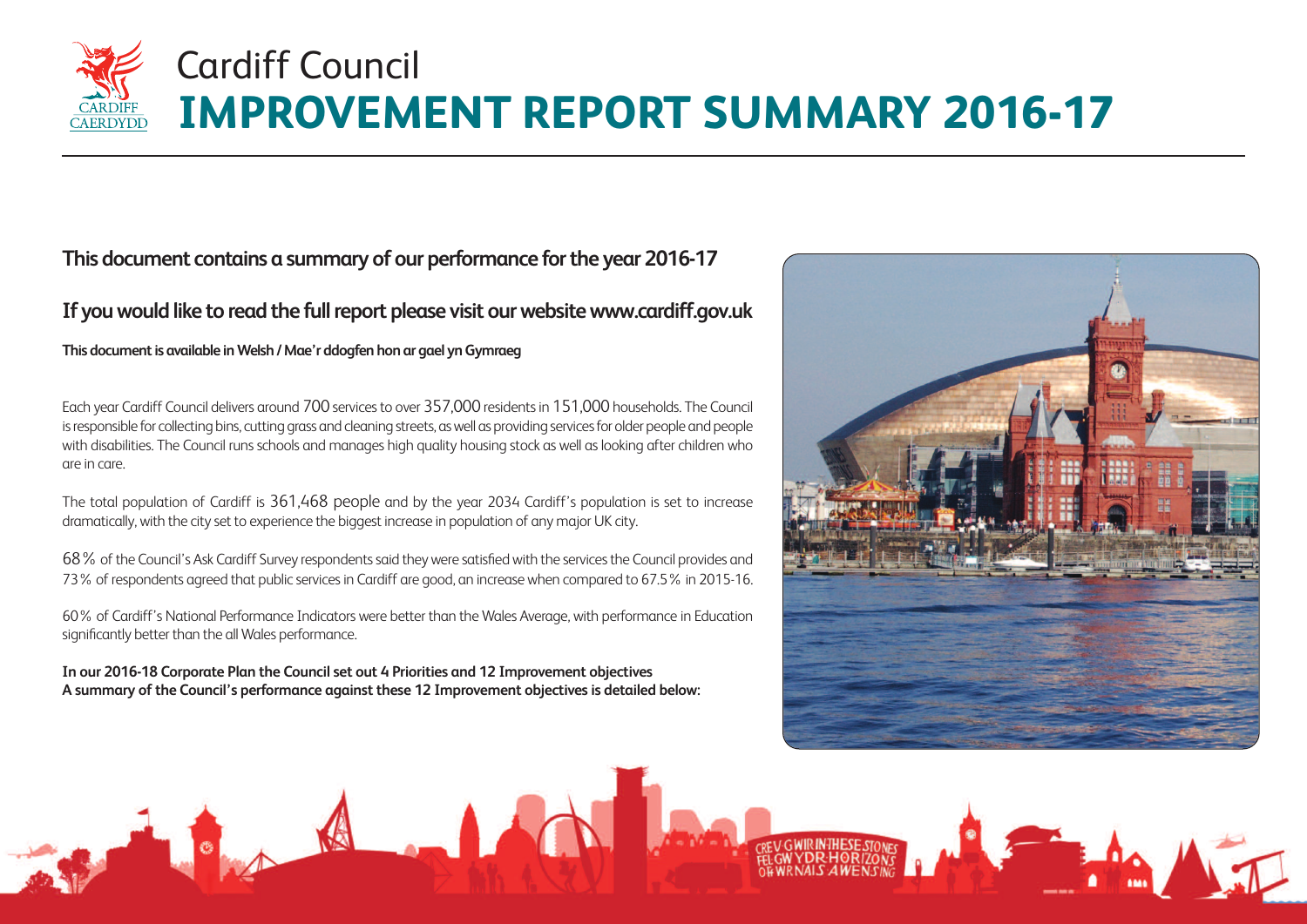| Progress against our<br><b>Improvement Objectives</b>                 | Good<br><b>Progress</b> | <b>Satisfactory</b><br><b>Progress</b> | <b>Unsatisfactory</b><br><b>Progress</b> |
|-----------------------------------------------------------------------|-------------------------|----------------------------------------|------------------------------------------|
| Every Cardiff School is a<br>good school                              |                         |                                        |                                          |
| Looked after children in<br><b>Cardiff achieve their</b><br>potential |                         |                                        |                                          |
| Adult learners achieve<br>their potential                             |                         |                                        |                                          |

- Every Cardiff school is a good school
- Looked after children in Cardiff achieve their potential
- Adult learners achieve their potential

The percentage of pupils achieving 5 GCSEs at A\*-C grade stood at 84.3% in the academic year 2015-16 and this result is in line with the Wales Average of 84%.

### **Better Education and Skills for all**

72.22% of Cardiff schools were judged to be good or excellent in the academic year 2015-16, compared to 52.38% in the academic year 2014-15.

58.5% of care leavers were still in Education, Training or Employment 12 months after leaving care and 38.2% were still in Education, Training or Employment 24 months after leaving care.

The number of Cardiff schools categorised as 'Green' and 'Yellow' in the Welsh Government's national categorisation procedure has increased from 94 schools in January 2016 to 102 in January 2017.

Opportunities for looked after children and care leavers improved via the Looked After Children Traineeship Scheme. 31 young people started a traineeship placement during the year and 7 young people accepted apprenticeships.

Adult Community Learning received 6408 enrolments in 2016-17 compared to 5825 in the previous year. The success rate of learners has continued to improve year on year from just 47% in 2010-11 to 94% in 2015-16.

The Council's Into Work Service worked with more than 100 employers to secure guaranteed interviews and almost 1500 Into Work Service users achieved an accredited qualification, a pass rate of 94%



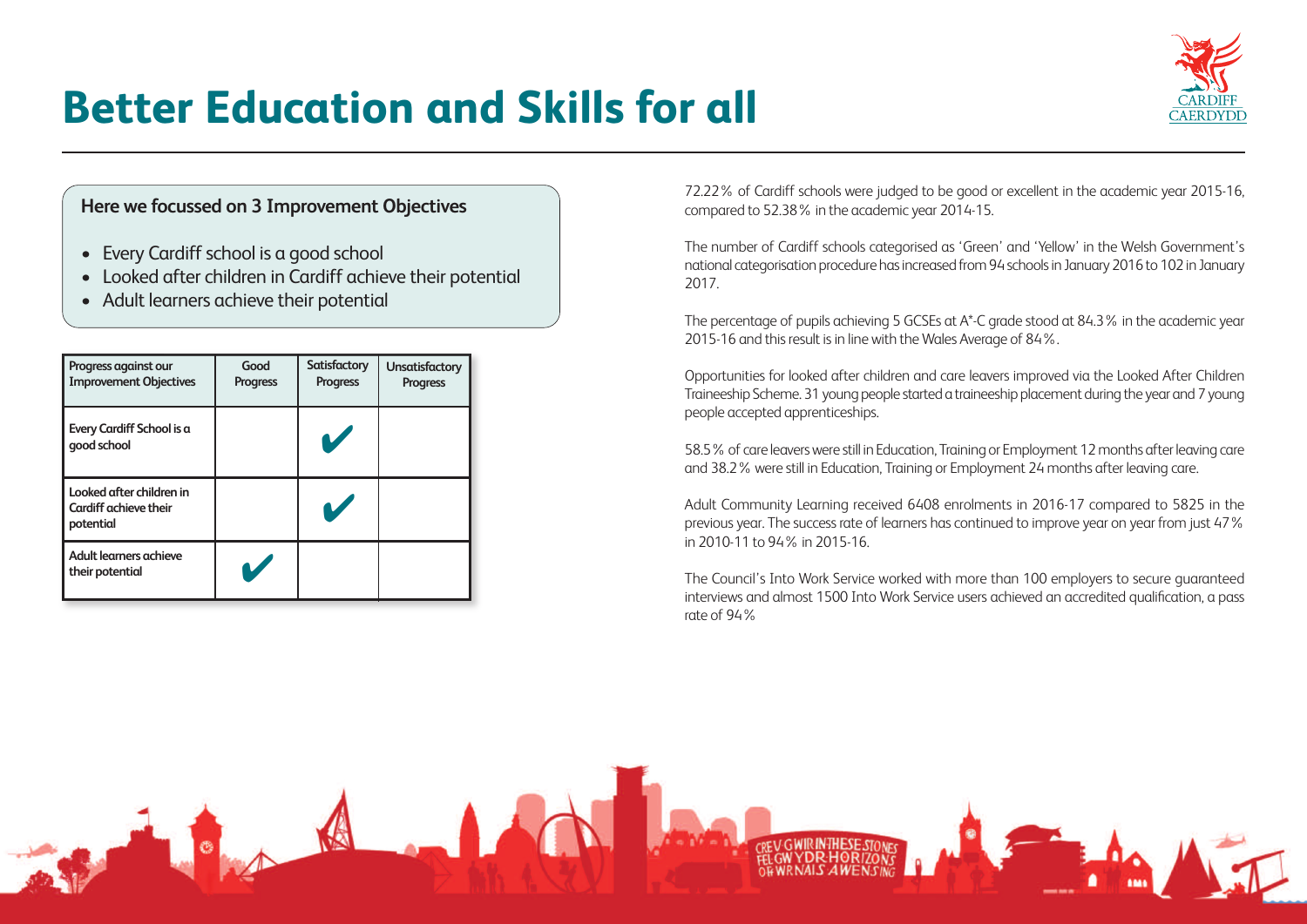- People at risk in Cardiff are safeguarded
- People in Cardiff have access to good quality housing
- People in Cardiff are supported to live independently

| Progress against our<br><b>Improvement Objectives</b>       | Good<br><b>Progress</b> | <b>Satisfactory</b><br><b>Progress</b> | <b>Unsatisfactory</b><br><b>Progress</b> |
|-------------------------------------------------------------|-------------------------|----------------------------------------|------------------------------------------|
| People at risk in Cardiff<br>are safeguarded                |                         |                                        |                                          |
| People in Cardiff have<br>access to good quality<br>housing |                         |                                        |                                          |
| People in Cardiff have<br>access to good quality<br>housing |                         |                                        |                                          |

# **Supporting Vulnerable People**

During 2016-17, 329 additional affordable housing units were delivered in Cardiff to provide accessto more affordable housing in the City.

The Council delivered 2 Dementia Friend sessions and there are over 7,000 Dementia Friends across Cardiff and the Vale of Glamorgan.In 2016-17, the Alzheimer'ssociety confirmed that Cardiff is working towards becoming a dementia friendly city to ensure that people with dementia feel understood, valued and able to contribute to their community.

The annual tenant's satisfaction survey showed that 77.9% of tenants were satisfied with the Council astheir landlord, an improvement when compared to 75.1% in the previous year.

The First Point of Contact for Adult Services continued to respond to enquiries in the Independent Living Service and 88% of service users felt that the service improved their quality of life.

Results of the Council's Social Services qualitative survey showed that 80.7% of adults and 82.4% of children were satisfied with the care and support they received.





The Council remained committed to working with partnersto mitigate the impact of welfare reform changes, 681 claimants were helped to make or maintain their claim for Universal Credit, along with approximately 3,500 job seekers per month supported by the Into Work Advice Team.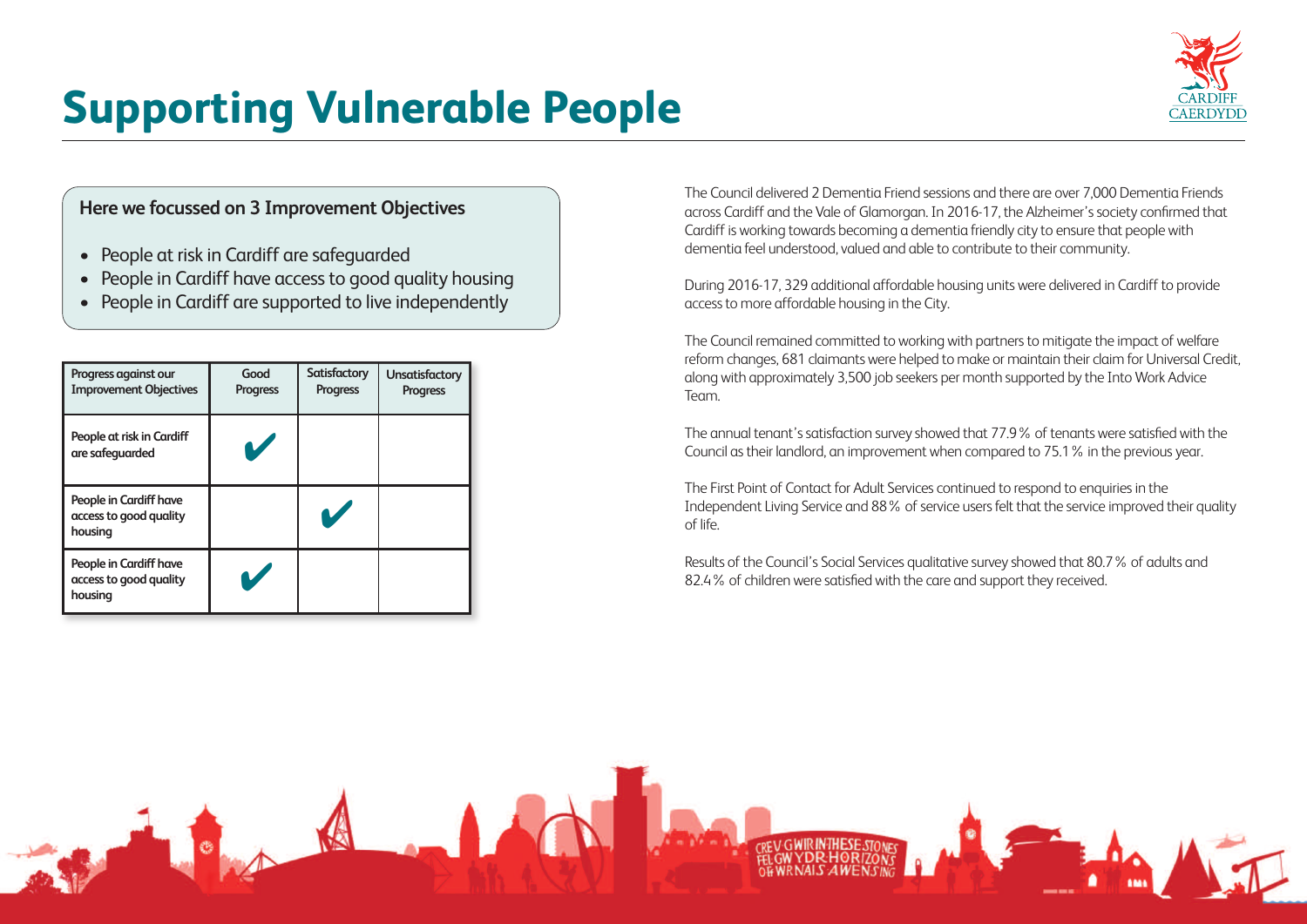- Cardiff has more employment opportunities and higher value jobs
- Cardiff has a high quality city environment that includes attractive public spaces and good supporting transport infrastructure
- All young people in Cardiff make a successful transition into employment, education or training

During 2016-17, 1,290 jobs were created or safeguarded in businesses in Cardiff that were supported by the Council. Construction commenced on 317,732 square feet of Grade A office space, and Cardiff was named the 3rd best potential office location in the UK outside of London by CACI in the Property Week Hot 100 Office Index 2017.

# **Creating More and Better Paid Jobs**

In partnership with Cardiff and the Vale College a new junior apprenticeships programme was launched to offer full time career focussed learning, the programme is the first of its kind in Wales and offers 6 vocational pathways in line with key economic priority sectors.





During 2016-17, there were an extra 24,700 overnight visitors to Cardiff, and city centre footfall increased by over 3 million.

| Progress against our<br><b>Improvement Objectives</b>                                                                                                 | Good<br><b>Progress</b> | Satisfactory<br><b>Progress</b> | <b>Unsatisfactory</b><br><b>Progress</b> |
|-------------------------------------------------------------------------------------------------------------------------------------------------------|-------------------------|---------------------------------|------------------------------------------|
| <b>Cardiff has more</b><br>employment<br>opportunities and higher<br>value jobs                                                                       |                         |                                 |                                          |
| Cardiff has a high quality<br>city environment that<br>includes attractive public<br>spaces and good<br>supporting transport<br><b>infrastructure</b> |                         |                                 |                                          |
| All young people in<br>Cardiff make a successful<br>transition into<br>employment, education<br>or training                                           |                         |                                 |                                          |

Eleven of Cardiff's parks and green spaces maintained by the Council were awarded Keep Wales Tidy's coveted international mark of quality – Green Flag status.

In 2016-17, 44.9% of all travel to work was made by sustainable modes, an improvement when compared to 43.9% in the previous year.

In the academic year 2015-16, 97% of pupils in year 11 in Cardiff made a positive transition to ongoing education, employment or training compared to 91.2% of pupils in the academic year 2010-11. Furthermore, 99% of young people in Cardiff schools achieved a recognised qualification by the end of year 11.